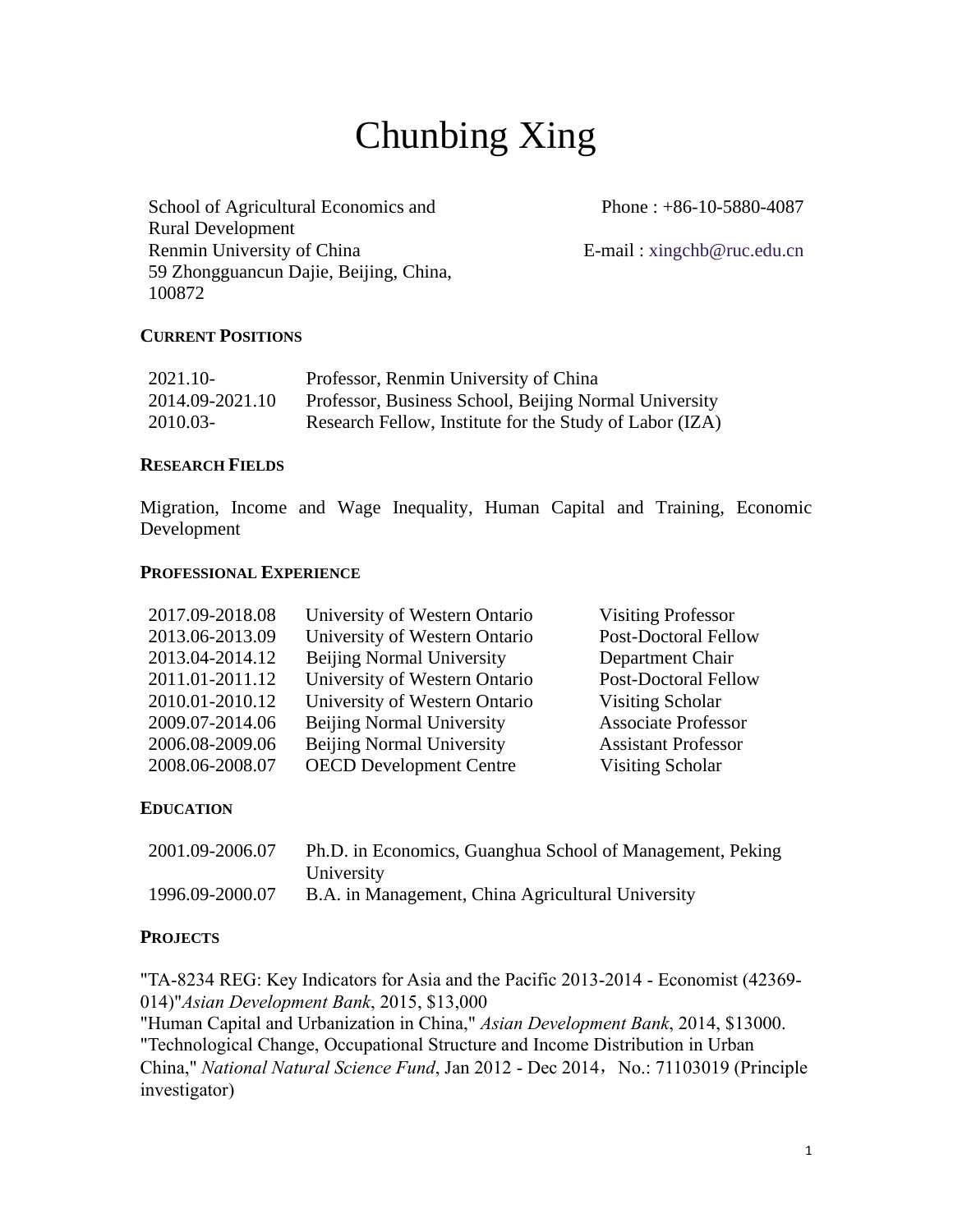"Migration, Self-selection, and Income Distribution: Evidence from Rural and Urban China", *IDRC/CIGI Young China Scholars Poverty Research Network* (Principle investigator)

"The Effect of Migration and Training on Poverty Reduction"*,* (Principle investigator: Prof. Li Shi). August, 2012.

# **REFEREED PUBLICATIONS**

# **In English**

"Son Preference and Human Capital Investment among China's Rural−Urban Migrant Households," *Journal of Development Studies*, 2021, 57(12): 2077-2094. (with Carl Lin and Yan Sun)

"House Price, Fertility Rates and Reproductive Intentions," *China Economic Review*, August 2020, 62: 101496. (with Jing Liu and Qiong Zhang)

"Do Trade Unions Reduce Gender Earnings Differentials? Evidence from Employer−Employee Matched Data in China", *Pacific Economic Review*. 2020, 25(1): 102−117. (with Yuhao Ge and Jing Liu)

"Education Expansion, Assortative Marriage, and Income Inequality in China," *China Economic Review*, 2019, 55: 37-51. (with Haifeng Nie)

"Do Trade Unions Reduce Gender Earnings Differentials? Evidence from Employer-Employee Matched Data in China," *Pacific Economic Review*. 25(1): 102-117. Feb., 2019. https://doi.org/10.1111/1468-0106.12299 (with Jing Liu and Yuhao Ge)

"Education Development and Wage Inequality in Urban China," *Asian Economic Papers*, 17(2), 2018. (with Shi Li and Shanshan Wu)

["The Medium-Run Effect of China's Higher Education Expansion on the Unemployment](http://www.sciencedirect.com/science/article/pii/S1043951X1730069X)  [of College Graduates,](http://www.sciencedirect.com/science/article/pii/S1043951X1730069X)" *China Economic Review*, 2017. (with Peng Yang and Zhilong Li)

["Does Migrating with Children Influence Migrants' Occupation Choice and Income?](http://www.tandfonline.com/doi/pdf/10.1080/13547860.2016.1261486?needAccess=true)" *Journal of Asia and Pacific Economy*, 2017, 22(1): 156-172. (with Yinheng Wei).

["The Preference for Larger Cities in China: Evidence from Rural-Urban Migrants,](http://www.sciencedirect.com/science/article/pii/S1043951X17300056)" *China Economic Review*, Jan. 2017. (with Junfu Zhang)

["Migrate for education: an unintended effect of school district combination,](http://www.sciencedirect.com/science/article/pii/S1043951X16300748)" *China Economic Review*, Sept. 2016, 40(9): 192–206. (with Jing Liu)

["Population adjustments in response to local demand shifts in China,](http://www.sciencedirect.com/science/article/pii/S1051137716300808)" *Journal of* 

*Housing Economics*, Vol 33, Sept. 2016, Pages 101–114, also appears as IZA Discussion Paper No. 9063, May 2015. (with Dongdong Luo)

["Regional variation of the minimum wages in China,"](http://izajold.springeropen.com/articles/10.1186/s40175-016-0054-x#5254) *IZA Journal of Labor and Development*, 2016, 5:8, DOI: 10.1186/s40175-016-0054-x (with Jianwei Xu).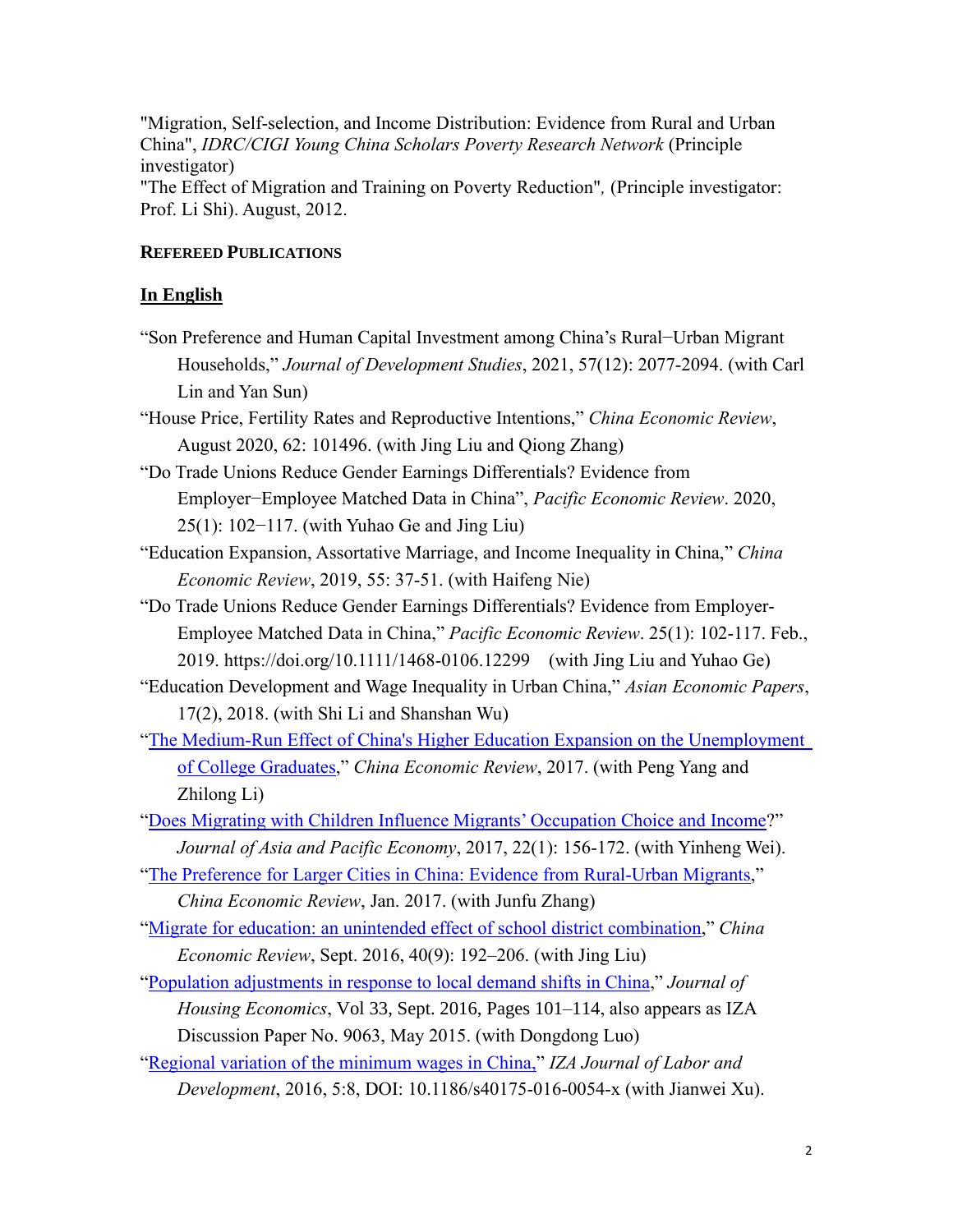- ["Ownership Restructuring and Wage Inequality in Urban China,](http://onlinelibrary.wiley.com/doi/10.1111/ilr.12005/abstract)" *International Labour Review*, 155(1): 57-72, 2016 (with John Whalley).
- ["The Role of Life Insurance in an Emerging Economy: Human Capital Protection](http://ac.els-cdn.com/S0378426614003239/1-s2.0-S0378426614003239-main.pdf?_tid=99c4c68e-6484-11e4-ac6d-00000aacb35d&acdnat=1415148320_c147f0493323c6a928b011c75f4bd59e) or [Asset Allocation?"](http://ac.els-cdn.com/S0378426614003239/1-s2.0-S0378426614003239-main.pdf?_tid=99c4c68e-6484-11e4-ac6d-00000aacb35d&acdnat=1415148320_c147f0493323c6a928b011c75f4bd59e) *Journal of Banking & Finance*, 50(1): 19-33, 2015. (with Xiaojun Shi and Hung-Jen Wang).
- ["Are Migrants Discriminated Against in Chinese Urban Labour Markets?"](http://www.izajold.com/content/pdf/2193-9020-3-17.pdf) *IZA Journal of Labor and Development*, 2014, 3:17. (with Jason Gagnon and Theodora Xenogiani)
- "The Sustainability of Chinese Growth and Factor Substitution Elasticities," forthcoming in *The Economics of Transition*, with John Whalley. (A previous version appears as CESifo Working Paper #3736.)
- ["Migration, Self-selection, and Income Distributions: Evidence from Rural and Urban](http://onlinelibrary.wiley.com/doi/10.1111/ecot.12041/abstract)  [China,](http://onlinelibrary.wiley.com/doi/10.1111/ecot.12041/abstract)" *The Economics of Transition*, 22(3): 539–576, July 2014.
- ["The Regional Distribution of the Skill Premia in Urban China and its Implications for](http://onlinelibrary.wiley.com/doi/10.1111/j.1564-913X.2013.00009.x/citedby)  [Growth and Inequality,](http://onlinelibrary.wiley.com/doi/10.1111/j.1564-913X.2013.00009.x/citedby)" *International Labour Review*, 153(3): 395-420. (with J. Whalley).
- ["China's Higher Education Expansion and Unemployment of College Graduates,](http://www.sciencedirect.com/science/article/pii/S1043951X13000710)" *China Economic Review*, (with S. Li and J. Whalley), DOI: 10.1016/j.chieco.2013.08.002.
- "Residual Wage Inequality in Urban China, 1995–2007," *China Economic Review*, 2012, 23(2): 205-222. (with S. Li)
- "Changes in Job Structure and Rising Wage Inequality in Urban China, 1995–2007," *Frontiers of Economics in China*, 2012, 7(2): 305-337.

# **In Chinese**

- (with Shuyan Jia, Shi Li) "Technological Change, Return to Education, and Gender Wage Differentials in Urban China," *Research in Labor Economics (Laodong Jingji Yanjiu)*, No. 3, 2014.
- (with Chunding Li) "Technological Change, Computer Use and Declining Labor Share: Evidence from China's Manufacturing Enterprises," *Journal of Financial Research (Jinrong Yanjiu)*, No. 12, 2013.
- (with Shuyan Jia, Shi Li) "Regional Distribution of the Return to Education for Rural-to-Urban Migrants and Its Impact on Migration," *Economic Research Journal (Jingji Yanjiu)*, No. 11, 2013.
- "Education Expansion, Migration and Rural-Urban Education Gap: A Case Study on the Effect of University Expansion," *China Economic Quarterly (Jingjixue Jikan)*, 2013, 13(1): 207-232.
- (with Jingjun Liu) "Performances Pay and Wage Differentials: Evidence from Rural Migrant Worker's Wage in Pearl River Delta," *South China Journal of Economy (Nanfang Jingji),* No. 10, 2012.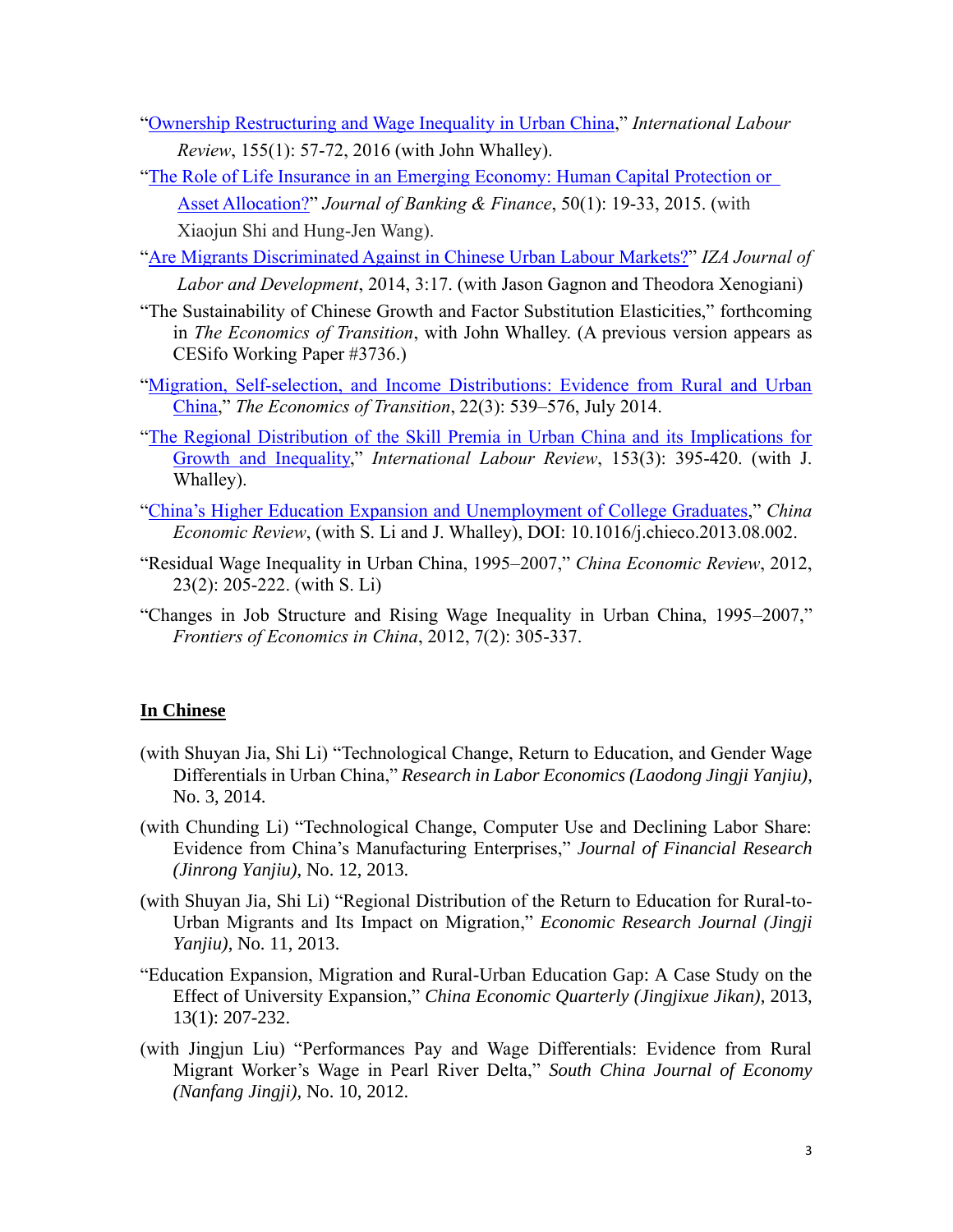- (with Jing Yu, Jing Liu) "Income Inequality and Female Marriage Decision in Urban China," *South China Journal of Economy (Nanfang Jingji),* No. 9, 2012.
- "Regional Economic Development and Political Participation," *Nanjing Business Review (Nanda Shangxue Pinglun)*, 2012, 9(2): 84-99.
- (with Chuliang Luo) "Trust and Political Participation: Turnout Behavior of Urban Residents in the Election of Local Congress Representatives," *World Economic Papers (Shijie Jingji Wenhui)*, No. 4, 2011.
- "Participation Cost, Heterogeneity and Stock Market Investment: Empirical Evidence from Urban China," *South China Journal of Economy (Nanfang Jingji)*, No. 8, 2011.
- (with Yi Liu and Haifeng Nie) "The Labor Supply Effect of Individual Income Tax Expense Deduction Reform," *Finance and Trade Economics (Caimao Jingji)*, No. 6, 2010.
- (with Haifeng Nie) "When Urban Boy Falls in Love with Country Girl: Baby's Hukou, Hukou Reform and Inter-Marriage," *World Economic Papers (Shijie Jingji Wenhui)*, No. 4, 2010.
- (with Chuliang Luo) "Income Gap between Migrants and Urban Residents, Evidence from Semi-parametric Approach," *Quantitative and Technical Economics (Shuliang Jingji Jishu Jingji Yanjiu),* No. 11, 2009.
- "Job Mobility and Wage Growth," *South China Journal of Economy (Nanfang Jingji),* No. 11, 2008.
- "Quantile Regression, Return to Education, and Income Distribution," *Statistical Research (Tongji Yanjiu)*, No. 5, 2008.
- "From *Xiahai* to *Xiagang*: Economic Transition and Wage Distribution of Sectors with Different Ownerships," *Management World (Guanli Shijie)*, No. 6, 2007.
- "Intergenerational Mobility of Off-Farm Job Opportunities in Rural China," *Economic Research Journal (Jingji Yanjiu)*, September, 2006.
- (with Yuyu Chen) "Rural Modernization and the Role of Education in Rural Labor Market," *Economic Research Journal (Jingji Yanjiu)*, August 2004.

#### **WORKING PAPERS, BOOK CHAPTERS, AND OTHER PUBLICATIONS**

["Human Capital and Urbanization in the People's Republic of China,](https://www.adb.org/sites/default/files/publication/201971/adbi-wp603.pdf)" *ADBI Working Paper* No. 603.

- "Human Capital and Wage Determination in Different Ownerships, 1989–97," in Wan Guanghua (ed.), *Understanding Inequality and Poverty in China: Methods and Applications*, Palgrave Macmillan, Feb., 2008.
- "Wage Determination and Returns to Education in Different Ownerships of China: Evidence from Quantile Regressions," *Frontiers of Economics in China*, Volume 2, Number 1, March, 2007, 114-136.